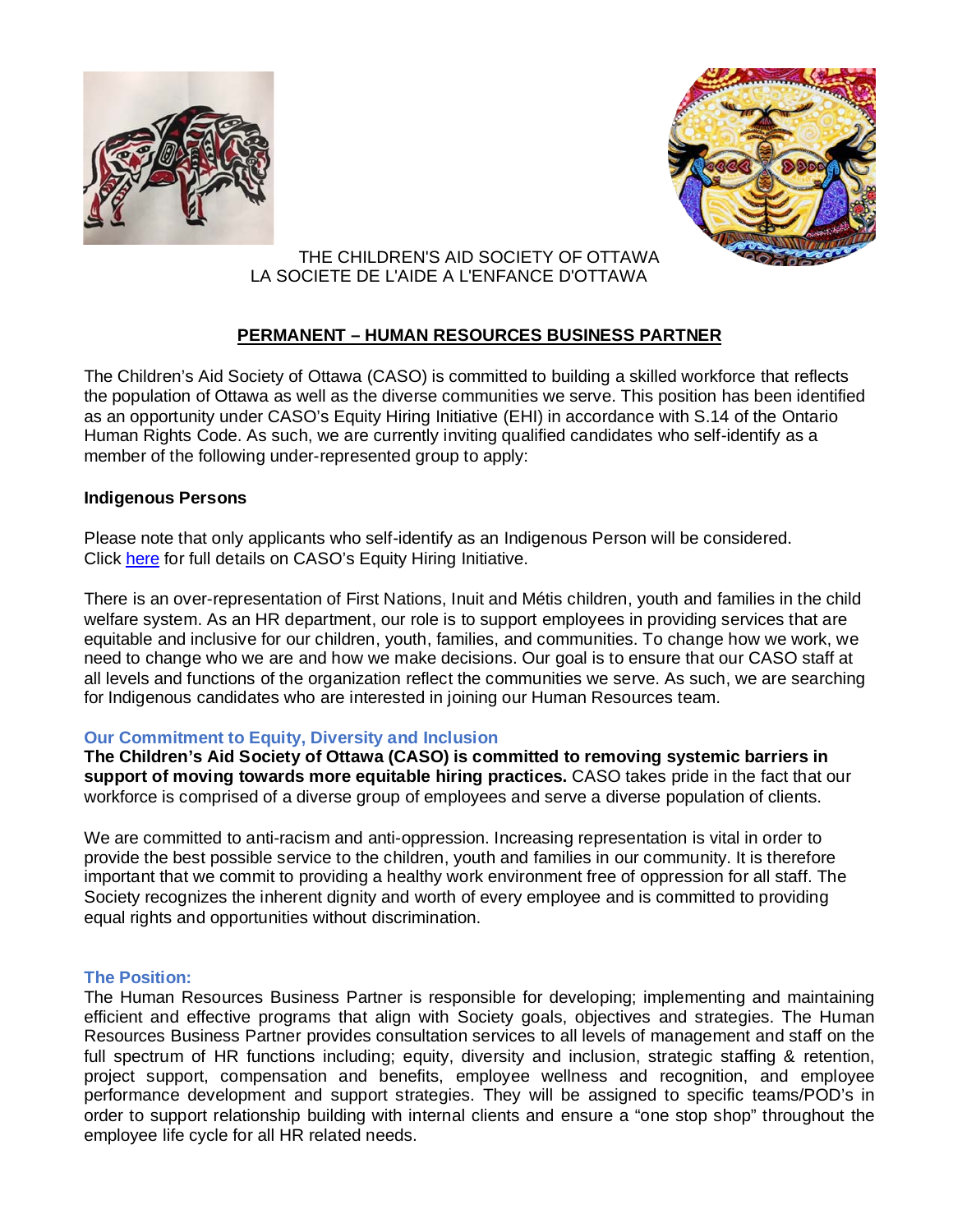#### **What you'll be responsible for:**

- Providing advice and effective recommendations to departmental Managers and Supervisors on the application and administration of various human resource programs;
- Implementing and maintaining new and existing HR programs/initiatives and best practices that ensure effective service to various client groups.
- Providing guidance and support to management and employees to ensure compliance with the Society's policies and all applicable legislation;
- Providing guidance and support around the retention and succession planning for their assigned teams
- Assisting in the interpretation and application of Collective Agreement administration and nonunion Terms of Reference;
- Assisting in the provision of human resources services including but not limited to; Managing the internal and external recruitment and selection process for all levels of positions, managing the disability management process, providing project management coordination, support and expertise for various HR organizational initiatives;
- Promoting an inclusive workplace by keeping equity, diversity and inclusion at the forefront of all HR programs and playing a key role in supporting all employees in engaging in open discussion around equity, diversity, and inclusion;
- Promoting a positive workplace by advising managers and supervisors on effective employee relation's strategies.

### **What you'll bring to the table:**

- B.A. in Business Administration or related field;
- Certified Human Resources Leader (C.H.R.L.) designation preferred;
- Five years' experience in various functional areas of Human Resources within a unionized environment;
- Advanced Knowledge and experience working with a variety of computer applications including MS Office Suite, and Human Resources Information Systems
- Demonstrated abilities and knowledge to work within the parameters of employment legislation and Collective Agreements;
- Demonstrated knowledge and understanding of the culture, history and current oppressions experienced by people related to gender identity, gender expression and sexual orientation faced within the 2SLGBTQIA+ communities.
- Demonstrated knowledge and understanding of the culture, history and current oppressions experienced by Indigenous peoples and racialized communities.
- Applies anti-racist, anti-ableist, anti-indigenous racism and anti-2SLGBTQIA+ lenses to social problems.
- Superior oral, written and communication skills;
- Superior analytical and problem-solving skills;
- Exceptional team player with the ability to develop and foster strong relationships with both internal and external clients.

### **Compensation and Hours of Work:**

Annual Salary range is *\$70,378 to 87,579* commensurate with skills and/or experience. We offer a comprehensive benefits package and generous leave provisions such as 4 weeks of vacation after 6 months.

If you are interested in the above opportunity, please apply online at <https://www.casott.on.ca/en/careers/opportunities/> before **Friday, June 10, 2022.**